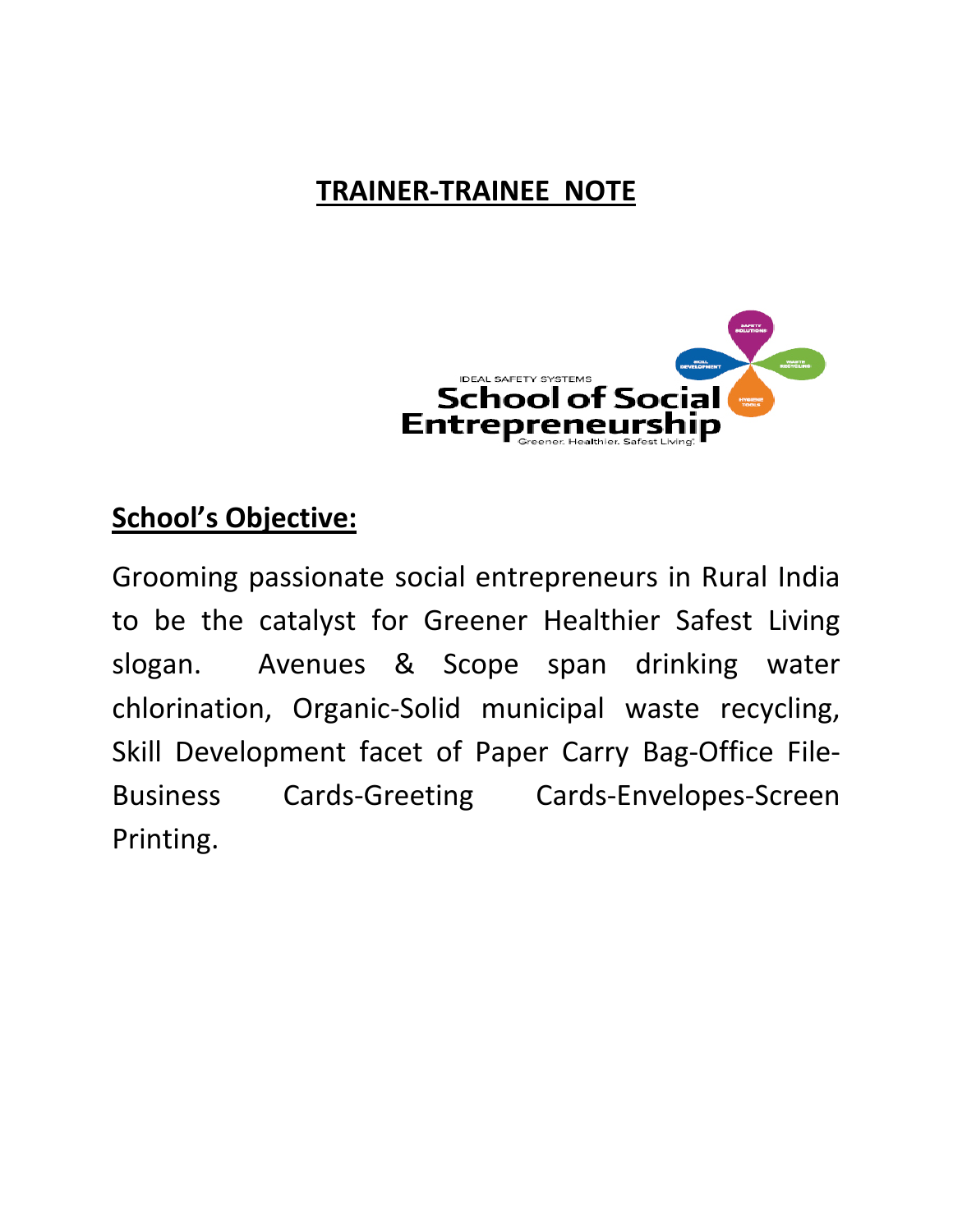## **School's Curriculum:**

Unlike other academic CERTIFIED Courses, ISS School of Social Entrepreneurship believes in CERTIFYING Courses addressing the end customer issues-needs-wants. CERTIFYING modules ensures both the trainer & trainee update themselves on topics at frequent intervals. Our school's USP hence is theory+demo+real time induction incubation of trainees in Hygiene-Waste Recycling-Skill Development.

### **School's Motto:**

Value Enrichment to Rural Livelihoods working along with Govt/Semi Govt functionary in opted verticals.

Sharing of learned knowledge is considered Godly and if the source for that know how is out of experience, it becomes more serene. ISS School of Social Entrepreneurship hence is a real time Environmental Encyclopedia.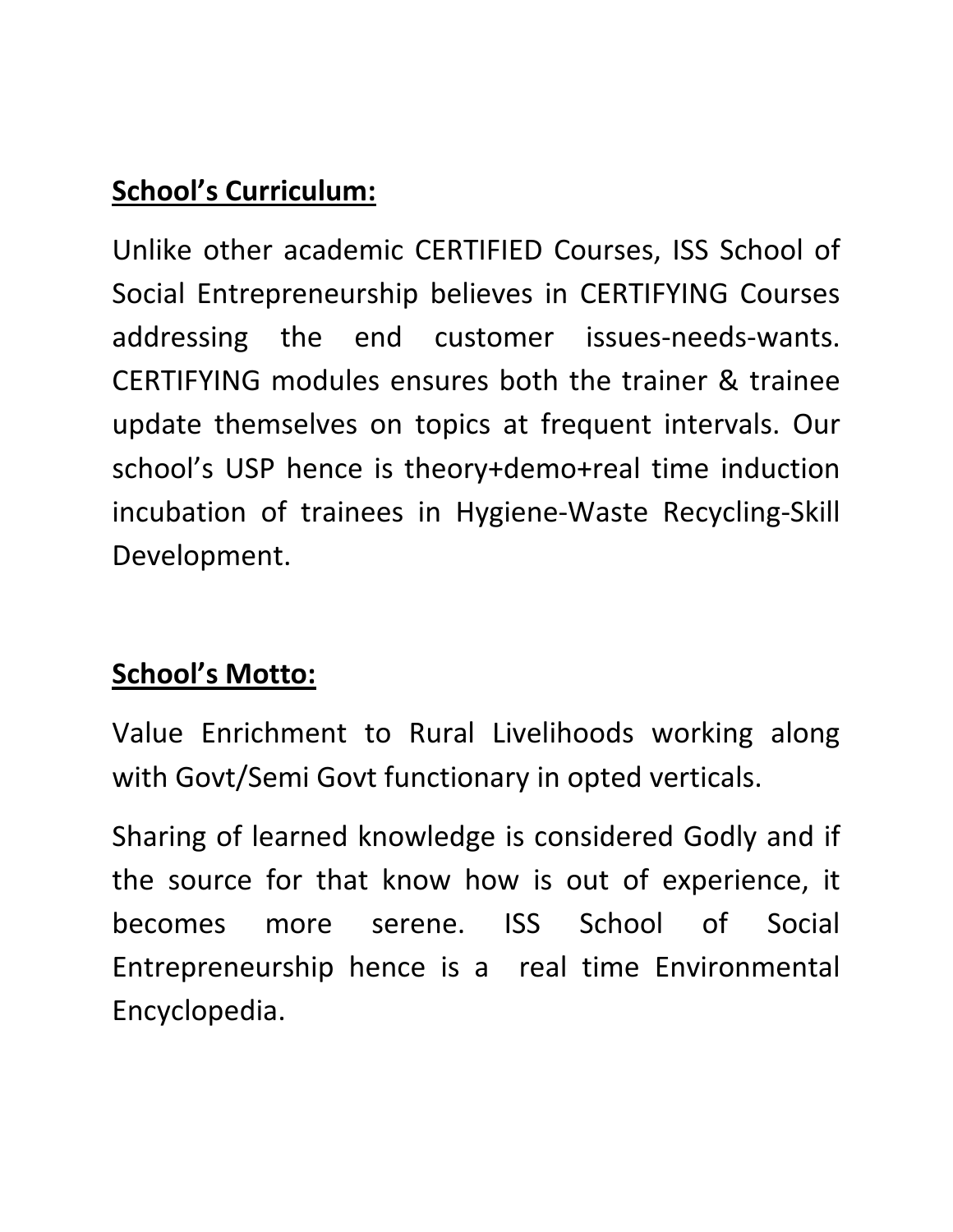# **Syllabi:**

*Skill Development:* Session covers all aspects of ISS Surakshha machine, Paper Carry Bag-Office File-Business Cards-Greeting Cards-Envelopes-Screen Printing-Handicraft items.

- i. Machine operation
- ii. Machine assembly & repairs.
- iii. Paper (Raw Material) cutting & creasing.
- iv. Adhesive/Hole/Tag works.
- v. Screen printing basics;5 star & super coat method.
- vi. Self Reliance/Personality Development.
- vii. Sales/Marketing basics.
- viii. Training Module will cover old aged, school drop outs, physically challenged.

*Hygiene Solutions:* Water as the theme being a sacred & scarce commodity. Emphasis is on drinking water chlorination at resident level & community level in Rural Areas aided by funding schemes in Govt functionary-CSR element. Trainees can sleeve Advisory role and perform: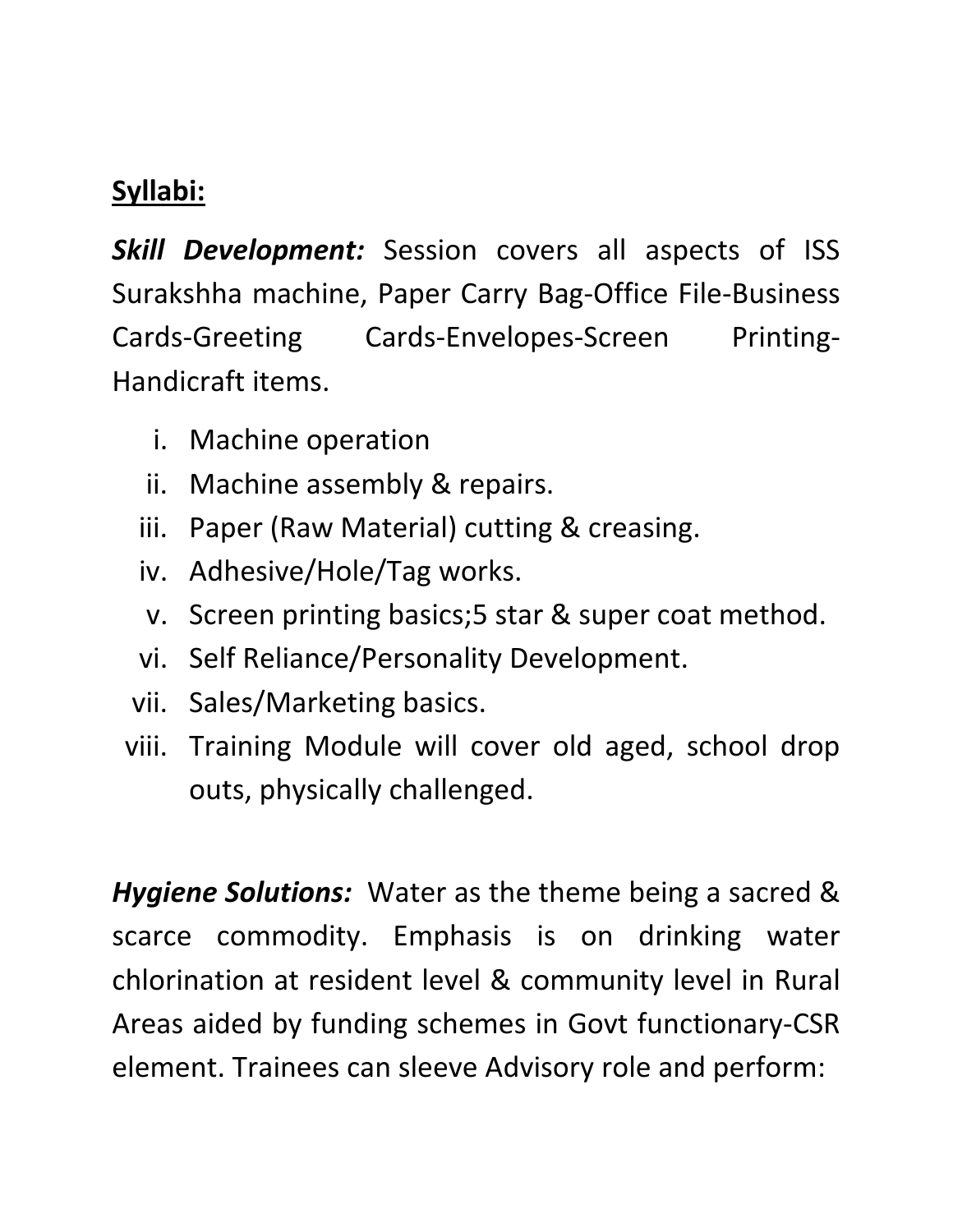a. Create project report/business plan in line with:

- i) Product launch/pitching in Kerala.
- ii) Product familiarization in rural areas.
- iii) Training programmes/demo session.
- iv) Sequence setting: govt dept-GP/Mun.
- v) Awareness build up: "*Water being scarce" "Water borne diseases"*

*{{Above activities to assist the prospect to get the product listed in Govt circular, educate the residents on the availability of funds in their GP/Mun/Ward given by Govt so as to residents to put pressure on officials to release the fund for our product, create team within the officials; GP/Mun/Ward & Health Inspectors/officials post giving them product knowledge and its benefits it serves for the residents as well the eco system, prepare the Community workers with extensive product training/demo highlighting the quantified remuneration they can earn representing this product , educate*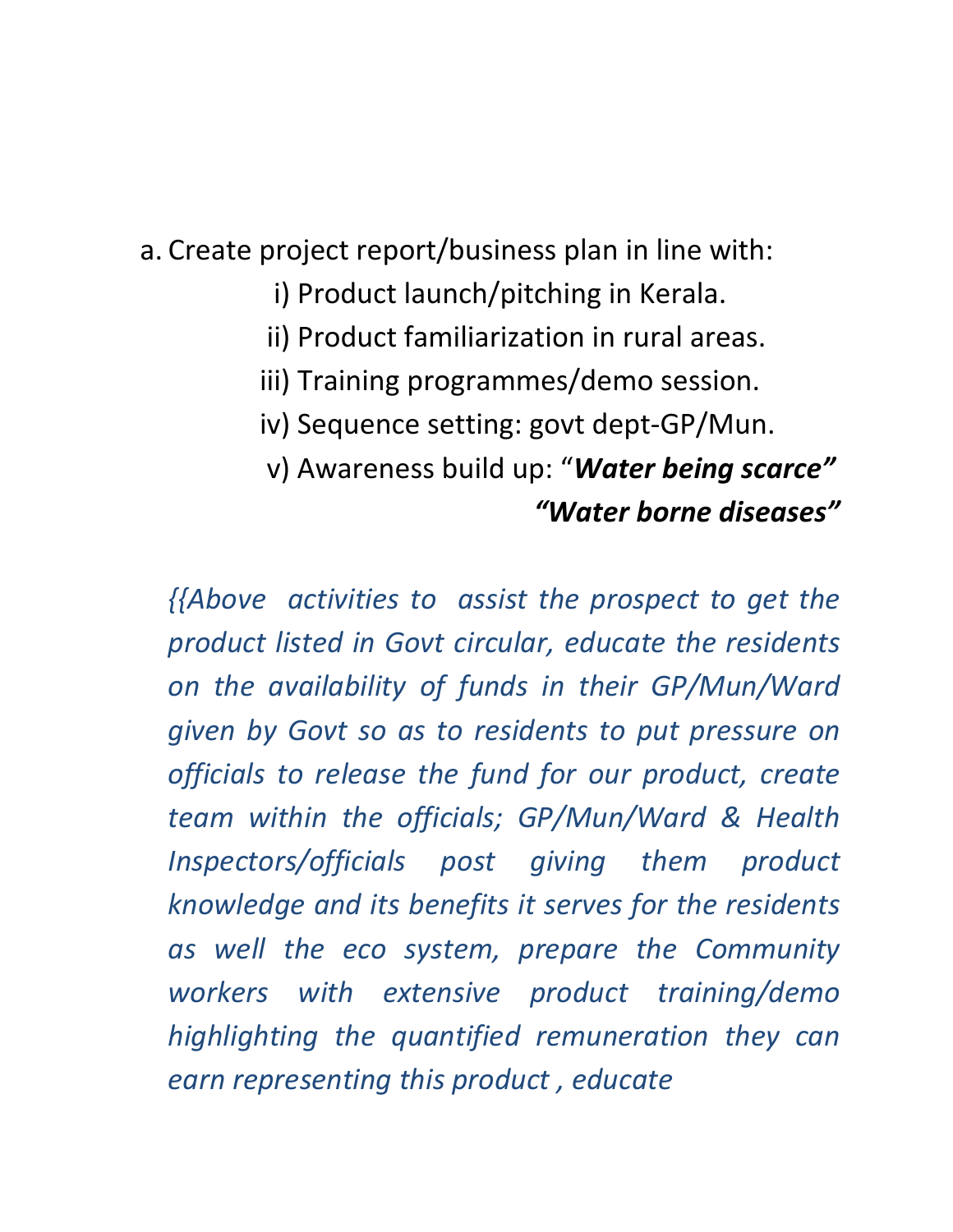*GP/Mun/Ward officials on various Govt policies on sanitation/health related schemes so that they can invest their allotted share for our product ensuring fund does not get lapsed /request Top officials to release their share/fund is not embezzled etc .}}* 

b.Create flow chart @ market dynamics:

- i) Different types of revenue points.
- ii) Varied marketing initiatives.
- iii) Diversified clientele base.
- iv) Delivery/Marketing channel.
- v) USP creation and branding.

*{{Above activities to educate the prospect on the benefits of Zero Invest Business since tapping Govt funds. Section b and its sub sessions are the foundation ensuring business continuity within the entire stake holders. Repetitive business cycle is crafted via varied stock point options paving direct connect with the residents, informal link with the GP/Mun/Ward officials & community workers under them. Regular contact/connect with these*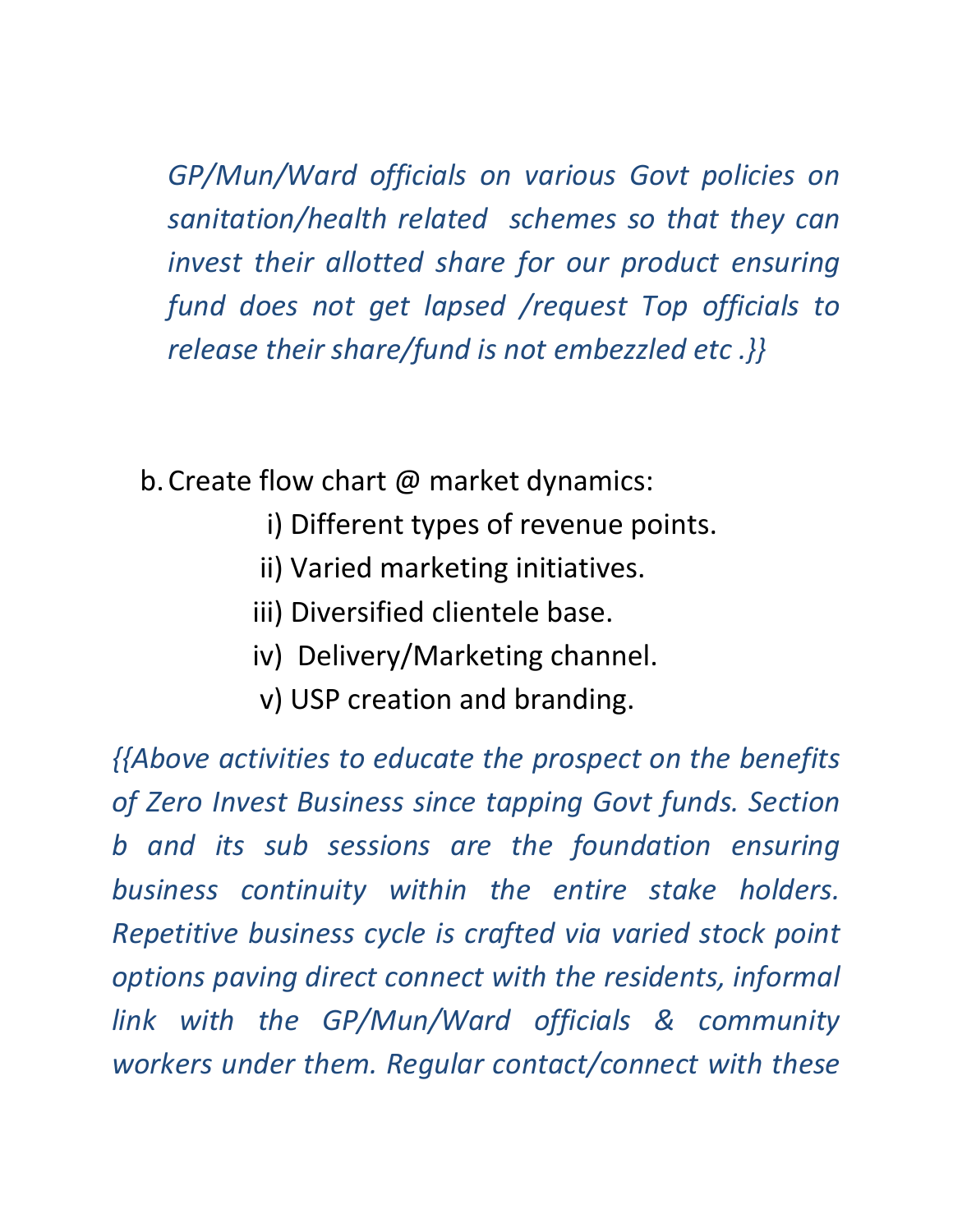*people to ensure no options left unexplored within the ambit of Govt funding. More over, Stock Points &/or Prospect can tap the Retail sector within the territory vide RETAIL Management and its verticals for more revenue Varied societal co-branded initiatives at grass*  root level will be designed empowering the target *community.}}* 

c. Sales & After Sales:

- i) Lead time in supply/sale.
- ii) Pull strategy/Demand mode.
- iii) Payment follow through
- iv) Checklist Monitoring
- v) Kiosk listing & maintaining supply

*{{Above activities act as a Watch Man ensuring BRAND Value of the stake holders and the product is secure, safe & gets evolved. Supply Chain Management & Logistics(SCM) parameters will be outlined & implemented based on real time end resident/GP-Mun-Ward comments to improve the business model after*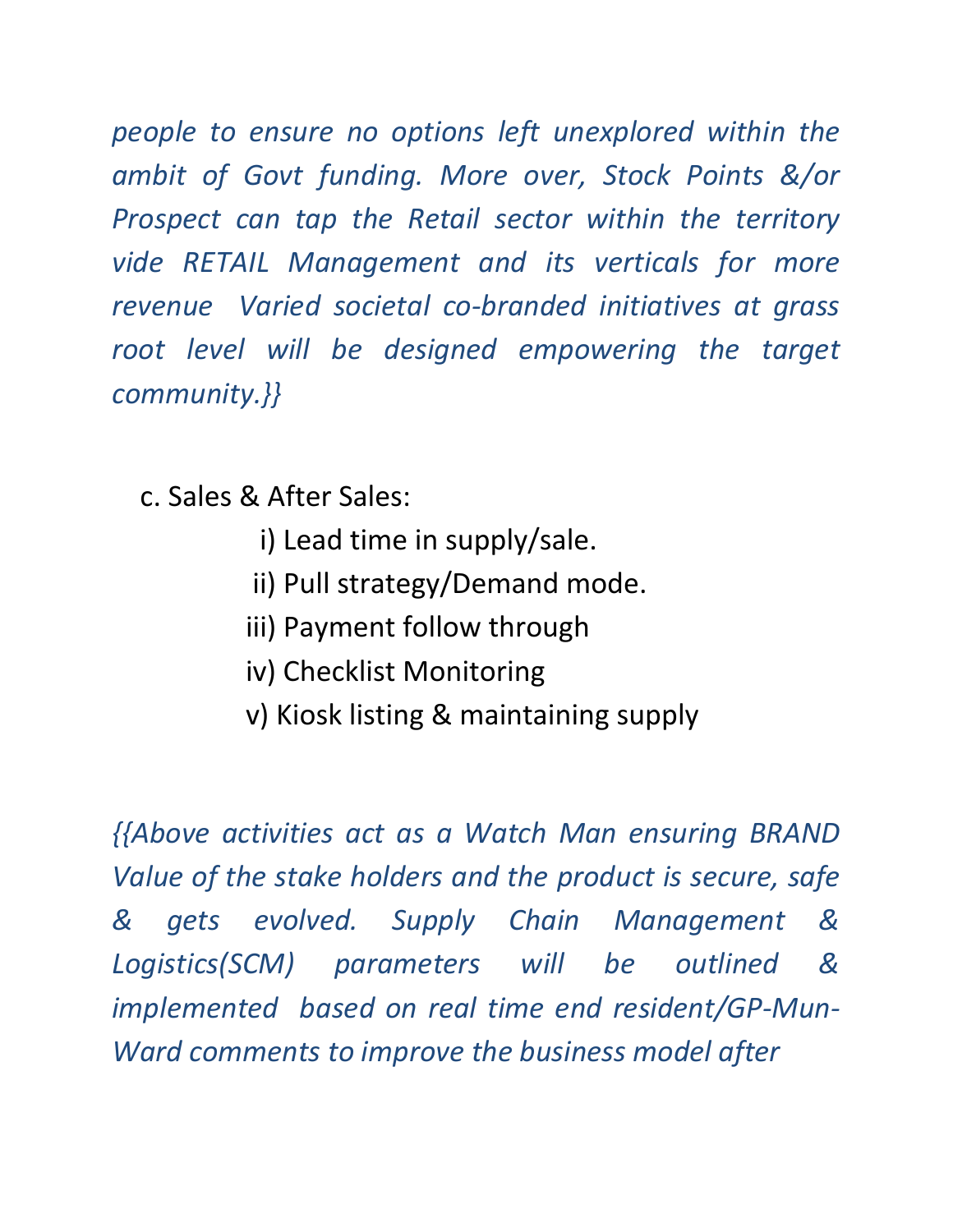*incorporating their views;stake holder participation. Demand & Supply will be always on a defined scale where in Demand is in excess of supply at any point of time. Prospect will be taught on the procedures to be strictly adhered for payment collection while doing this business model tapping Govt Funds.}}* 

ISS will create apt content elaborating above deliverable and train the prospective/selected channel partner with ISS Jal Suraksha , Aqua Check Vials & Jal TARA filter.

*Waste Recycling Solutions:* Module will cover an extensive & elaborate view on varied types of waste; resident and community level segmented as Organic & Solid Municipal Waste. Trainees can represent ISS in Metro, Semi Metro, Village level business opportunities & avenues.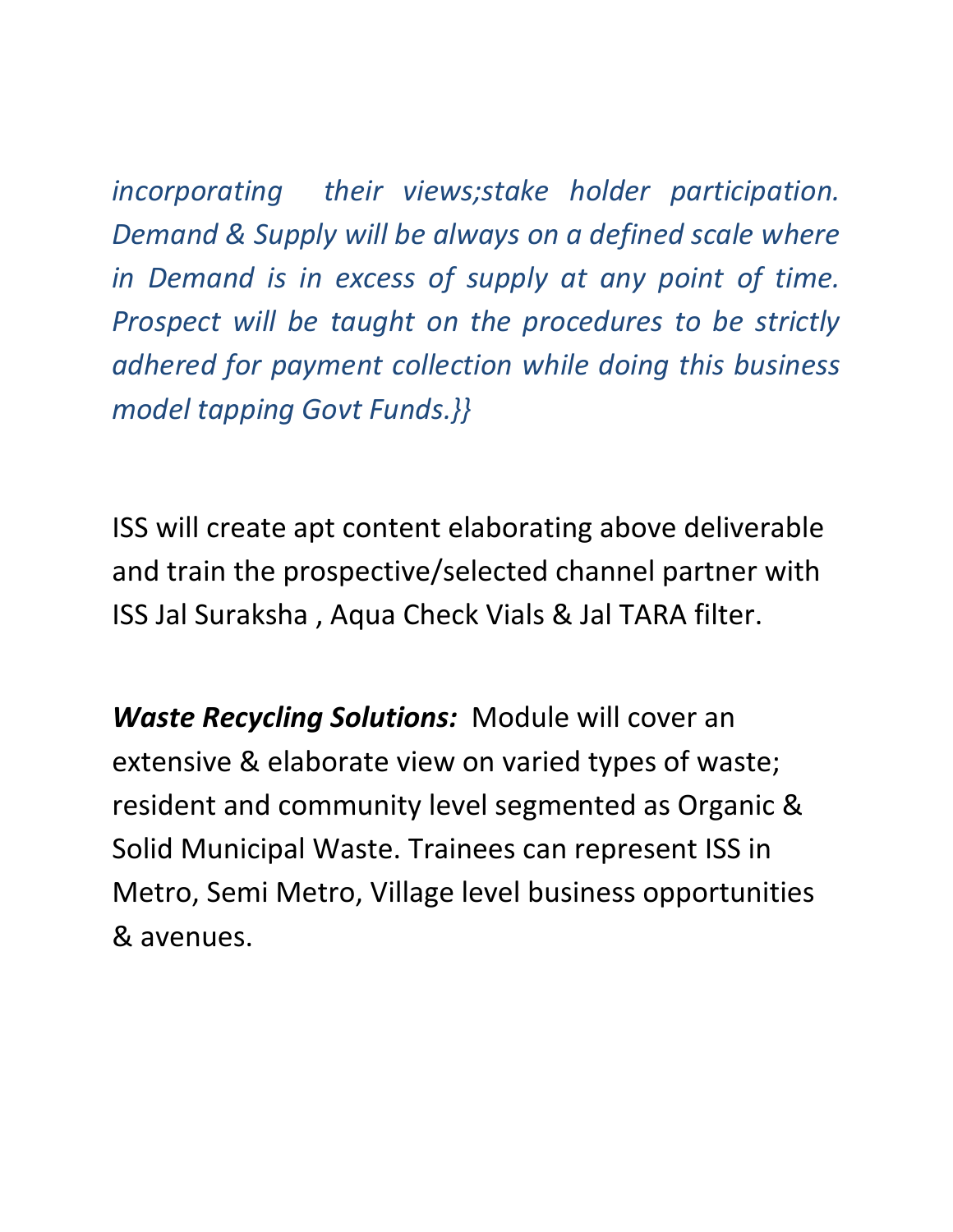Session comprises theoretical & practical hands on in Bio Bin, Bio Gas, Pipe Composting, Wormi Composting, Plastic Shredding Unit, Organic Fuel Oven, Napkin Vending & Incineration, Eco San Toilets, Air Testing Kit, Paper Recycling.

**Transformation Thread:** Trainees will be fully equipped to represent ISS on a Pan India basis. A formal Channel Associate Agreement between ISS & the trainee will be executed & ISS will execute the order remunerating the trainee on agreed basis.

**Conclusion:** Zero Capital Greener Initiatives is made a reality with a 12hr training programme building up Rural-Social Entrepreneurs. On a freelance mode, each entrepreneur either single handedly or through the medium called Self Help Group(SHG) members can invest a maximum of 25hrs a week incubated by ISS School can be the brand entity for Social Entrepreneurship and Sustainable living.